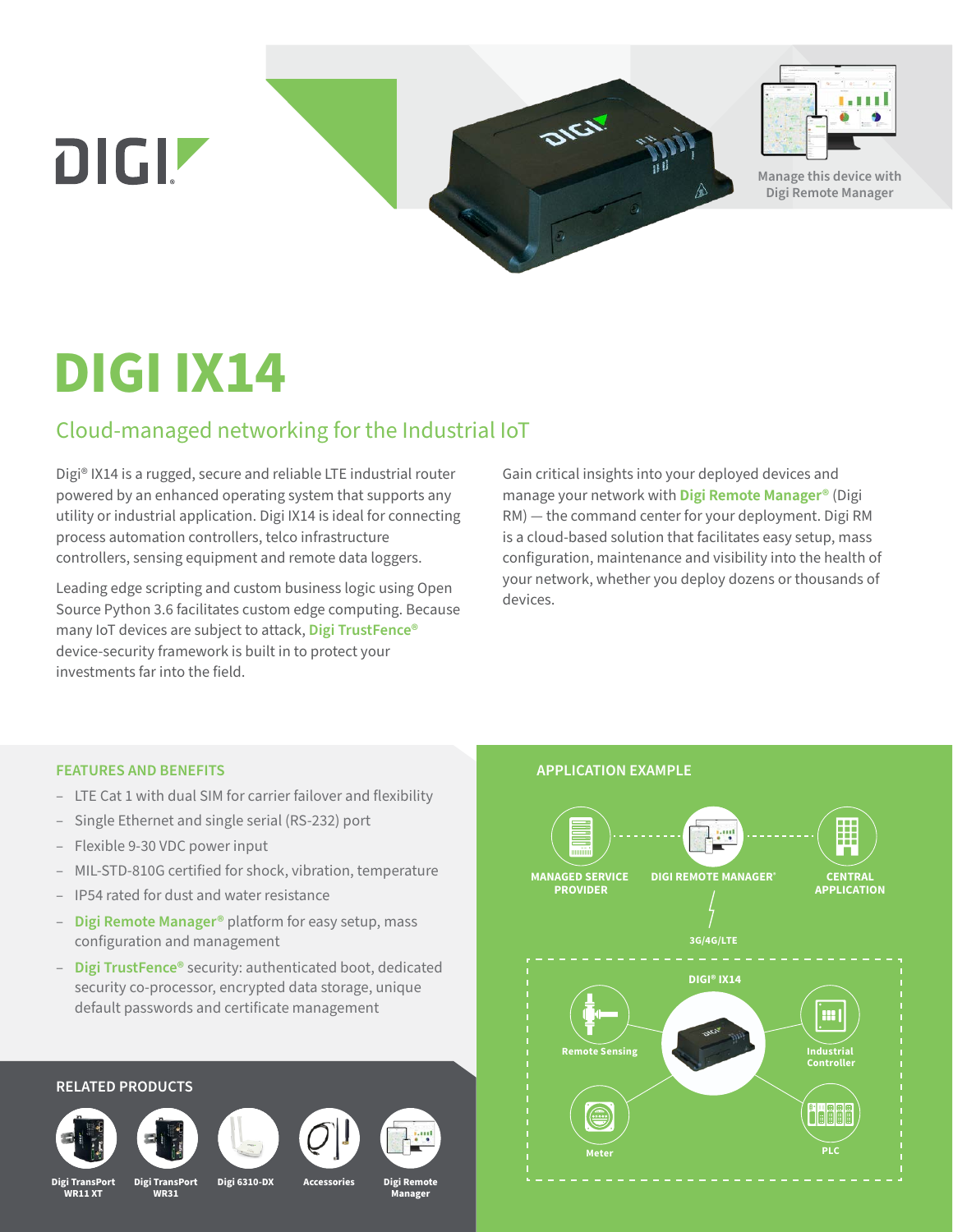| <b>SPECIFICATIONS</b>                              | DIGI IX14                                                                                                                                                                                        |
|----------------------------------------------------|--------------------------------------------------------------------------------------------------------------------------------------------------------------------------------------------------|
| <b>CELLULAR</b>                                    |                                                                                                                                                                                                  |
| $LTE - EMEA (L3)$                                  | LTE Cat 1 FDD: 700 (B28)/800 (B20)/900 (B8)/1800 (B3)/2100 (B1)/2600 (B7)<br>3G: 900 (B8)/1800 (B3)/2100 (B1) MHz<br>2G EDGE: 900 (B8)/1800 (B3)<br>Transfer rate (max): 10 Mbps down, 5 Mbps up |
| $LTE - EMEA (M3)$                                  | LTE Cat 1: 800 (B20)/900 (B8)/1800 (B3)/2100 (B1)/2600 (B7)<br>2G EDGE: 900/1800 MHz<br>Transfer rate (max): 10 Mbps down, 5 Mbps up                                                             |
| LTE - UNITED STATES (M4)                           | LTE Cat 1: 700 (B12)/850 (B5,B26)/AWS (B4)/1900 (B2,B25)<br>Transfer rate (max): 10 Mbps down, 5 Mbps up<br>Approvals: Sprint                                                                    |
| LTE - NORTH AMERICA (M6)                           | LTE Cat 1: 700 (B12,B13)/850 (B5)/AWS (B4)/1900 (B2)<br>HSPA+: 850/1900 MHz<br>Transfer rate (max): 10 Mbps down, 5 Mbps up<br>Approvals: PTCRB, AT&T, Verizon                                   |
| LTE - ANZ/LATAM (M9)                               | LTE Cat 1: 700 (B28)/850 (B5)/900 (B8)/1800 (B3)/2100 (B1)<br>3G HSPA+: 850/900/2100 MHz<br>Transfer rate (max): 10 Mbps down, 5 Mbps up                                                         |
| <b>CONNECTORS</b>                                  | $(2)$ 50 Ω SMA (center pin: female)                                                                                                                                                              |
| <b>SIM SLOTS</b>                                   | (2) Mini-SIM (2FF)                                                                                                                                                                               |
| <b>SIM SECURITY</b>                                | Screw-down SIM cover                                                                                                                                                                             |
| SOFTWARE AND MANAGEMENT                            |                                                                                                                                                                                                  |
| <b>REMOTE MANAGEMENT</b>                           | Digi Remote Manager®; SNMP v2/v3 (user installed/managed)                                                                                                                                        |
| <b>LOCAL MANAGEMENT</b>                            | WebUI (HTTP/HTTPS); CLI (Telnet, SSH, SMS)                                                                                                                                                       |
| <b>MANAGEMENT/</b><br><b>TROUBLESHOOTING TOOLS</b> | FTP client, SCP; protocol analyzer with PCAP for Wireshark; event logging with Syslog and SMTP client; NTP/SNTP                                                                                  |
| <b>MEMORY</b>                                      | 50 MB RAM, 100 MB file space                                                                                                                                                                     |
| <b>ETHERNET</b>                                    |                                                                                                                                                                                                  |
| <b>PORTS</b>                                       | (1) RJ-45; 10/100 Mbps (auto-sensing)                                                                                                                                                            |
| <b>SERIAL</b>                                      |                                                                                                                                                                                                  |
| <b>PORTS</b>                                       | (1) DB09M; RS-232 DTE<br>SIGNAL SUPPORT TXD, RXD, RTS, CTS, DTR, DCD, DSR, RI software (XON/XOFF), hardware supported                                                                            |
| <b>PHYSICAL</b>                                    |                                                                                                                                                                                                  |
| DIMENSIONS (L X W X H)                             | 7.62 cm x 13.97 cm x 4.128 cm (3 in x 5.5 in x 1.625 in)                                                                                                                                         |
| <b>WEIGHT</b>                                      | .22 kg $(0.5 \text{ lb})$                                                                                                                                                                        |
| <b>STATUS LEDS</b>                                 | Power on, WWAN signal strength, WWAN service                                                                                                                                                     |
| <b>ENCLOSURE</b>                                   | Die-cast aluminium / IP54                                                                                                                                                                        |
| <b>POWER REQUIREMENTS</b>                          |                                                                                                                                                                                                  |
| <b>POWER INPUT</b>                                 | 9-30 VDC, 9 W minimum power source required                                                                                                                                                      |
| <b>POWER CONSUMPTION</b>                           | 3.0 W typical (Idle); 9 W typical (Peak Tx/Rx)                                                                                                                                                   |
| <b>ENVIRONMENTAL</b>                               |                                                                                                                                                                                                  |
| <b>OPERATING TEMPERATURE</b>                       | -34° C to 74° C (-29.2° F to 165.2° F)                                                                                                                                                           |
| <b>RELATIVE HUMIDITY</b>                           | 5% to 95% (non-condensing)                                                                                                                                                                       |
| <b>APPROVALS</b>                                   |                                                                                                                                                                                                  |
| <b>CELLULAR</b>                                    | <b>PTCRB</b>                                                                                                                                                                                     |
| <b>SAFETY</b>                                      | UL 60950, CSA 22.2 No. 60950, EN60950, EN62368                                                                                                                                                   |
| <b>ENVIRONMENTAL</b>                               | MIL-STD-810G                                                                                                                                                                                     |
| <b>EMISSIONS/IMMUNITY</b>                          | CE, RED, FCC Part 15 Class B, AS/NZS CISPR 22, EN55024, EN55032                                                                                                                                  |
| <b>WARRANTY</b>                                    |                                                                                                                                                                                                  |
| <b>PRODUCT WARRANTY</b>                            | 3-year*                                                                                                                                                                                          |

\*Standard 3-year warranty upgradeable to 5 years with purchase of a Digi Remote Manager Premier 5-year subscription applicable to the product purchased only at the time of product purchase and with product registration at that time in Digi Remote Manager.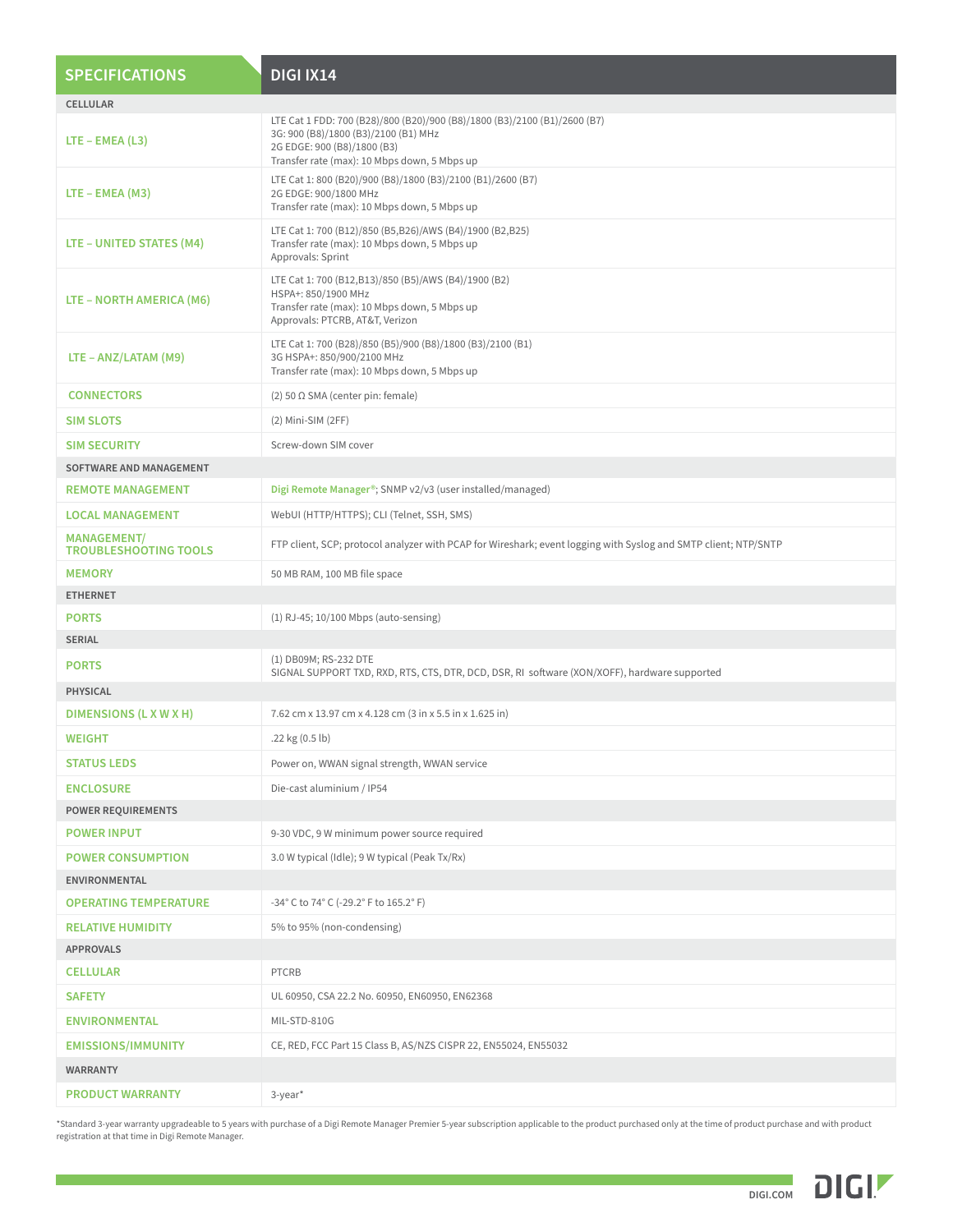| <b>ENTERPRISE SOFTWARE</b> | <b>DESCRIPTION</b>                                                                                                                                                                                                                                                                                                                                                                                                    |
|----------------------------|-----------------------------------------------------------------------------------------------------------------------------------------------------------------------------------------------------------------------------------------------------------------------------------------------------------------------------------------------------------------------------------------------------------------------|
| <b>PROTOCOL SUPPORT</b>    | HTTP, HTTPS, FTP client, SSL, TLS v1.2, SCP (client and server), SFTP, SMTP client for use by scripts and the command line, SNMP (v2/<br>v3), SSH; remote management via Digi Remote Manager®; Protocol analyzer, ability to capture PCAP for use with Wireshark; DynDNS;<br>Dynamic DNS client compatible with BIND9/No-IP/DynDNS; Captive portal, Intelliflow                                                       |
| <b>SECURITY/VPN</b>        | IP filtering, stateful firewall, custom firewall rules (iptables), address and port translation; VPN: IPSec with IKEv1, IKEv2, NAT Traversal;<br>SSL, SSLv2, SSLv3, FIPS 197, open VPN client and server; VPN tunnels; Cryptology: SHA-256/384/512, MD5, RSA; Encryption: DES, 3DES<br>and AES up to 256-bit (CBC mode for IPsec); Authentication: RADIUS, TACACS+; certificates; MAC address filtering; VLAN support |
| <b>ROUTING/FAILOVER</b>    | IP pass-through; NAT, NAPT with IP port forwarding; Ethernet bridging; GRE; Multicast routing; Routing protocols: RIP (v1, v2) OSPF, BGP;<br>IP failover: VRRP; automatic failover, Digi SureLink®                                                                                                                                                                                                                    |
| <b>OTHER PROTOCOLS</b>     | DHCP; Dynamic DNS client compatible with No-IP/DynDNS                                                                                                                                                                                                                                                                                                                                                                 |

## **PRODUCT IMAGES**

#### **FRONT BACK**





## **DIGI REMOTE MANAGER®**



Digi Remote Manager is the technology platform that brings networks to the next level, allowing networks — and the people who manage them — to work smarter. With Digi Remote Manager you can transform a multitude of dispersed IoT devices into a dynamic, intelligent network. Now you can easily deploy, monitor and diagnose thousands of mission-critical devices from a single point of command — on your desktop, tablet or phone. All the while, its software-defined security diligently safeguards your entire Digi ecosystem.

Learn more at **[www.digi.com/digi-remote-manager](https://www.digi.com/digi-remote-manager)**

#### **CAPABILITIES**

- Activate, monitor and diagnose your mission-critical devices from a single point of command and control — on your desktop or mobile app
- Schedule key operations including firmware updates and file management on a single device or on a group of devices, keeping your network functionality up-to-date and maintaining compliance standards
- Manage edge devices out-of-band via console terminal access
- Keep tabs on device health and connectvity across device deployments of any size
- Create detailed reports and enable real-time alerts for specified conditions
- Integrate device data through open APIs to gain deeper insights and control with third-party applications
- Report and alert on performance statistics, including connection history, signal quality, latency, data usage and packet loss

#### **INFRASTRUCTURE**

- Hosted in a commercial-grade cloud server environment that meets SOC 1®, SOC 2® and SOC 3® standards
- Superior availability, operating to 99.9% or greater
- Open APIs available to support application development

#### **SECURITY**

- More than 175 security controls in place to protect your data
- Member of the Center for Internet Security® (CIS®)
- Enables compliance with security frameworks like ISO27002, HIPAA, NIST and more
- Earned Skyhigh's CloudTrust™ Program highest rating of Enterprise-Ready